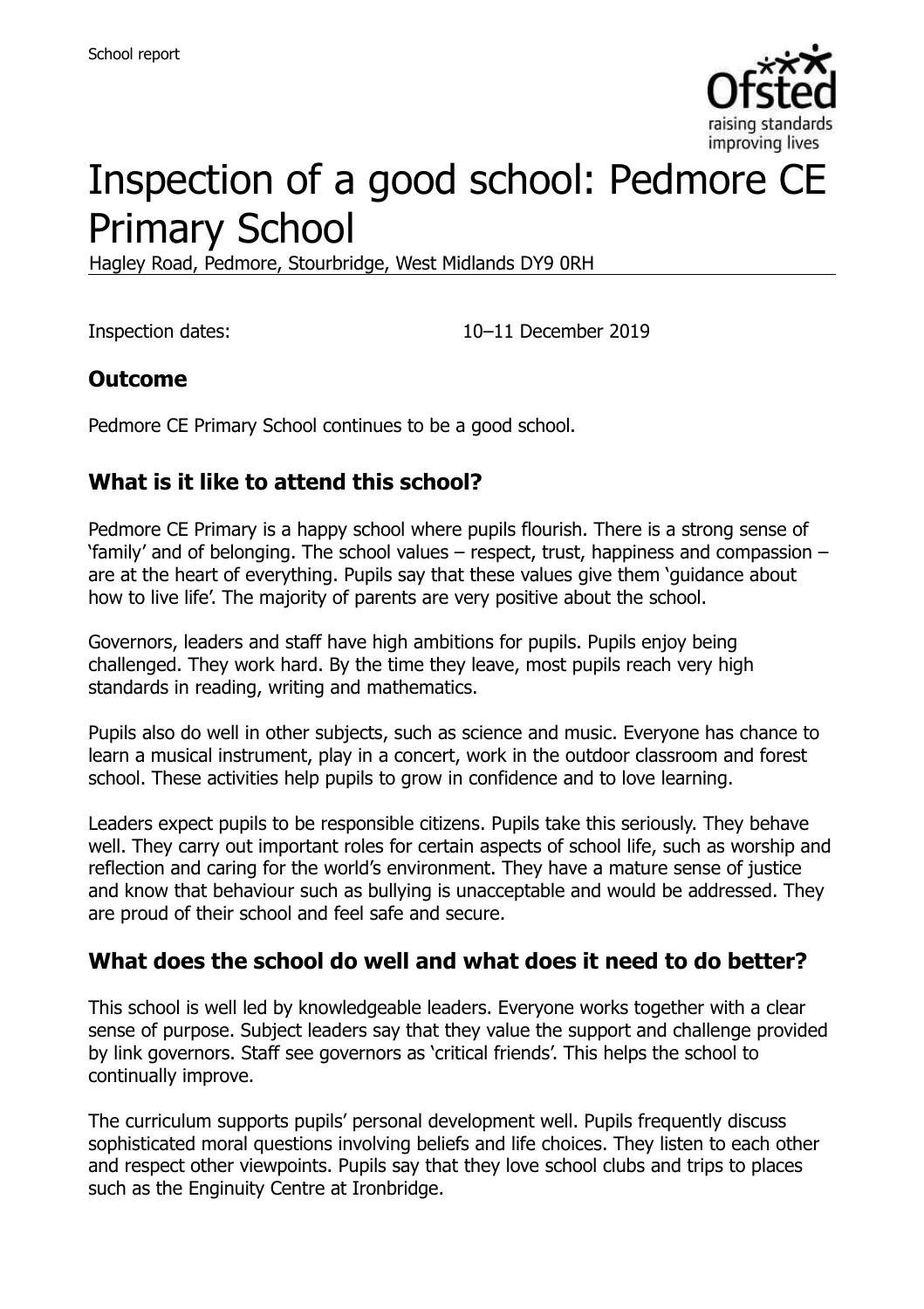

Pupils with special educational needs and/or disabilities (SEND) are included fully in all aspects of the curriculum. Well-trained teaching assistants support individuals to help them overcome the challenges that they face so that these pupils can achieve well. One pupil summed this up: 'Even though we are all different, we are all part of the team and everyone has a chance to have a go.'

Most subject leaders have identified the knowledge and skills that they want pupils to have mastered and by when. This helps teachers to check that pupils have a secure understanding so that they can tackle more challenging subject content. For example, Year 6 pupils spoke about their work on the circulatory system. They explained how previous learning about the digestive system helped them to understand this. Wellplanned science investigations ignite pupils' love of science. This strengthens their understanding of scientific methods. Leaders are continuing to develop other subjects, such as art.

Mathematics is exceptionally well led. Staff learn from each other, from other schools and from international research. As a result, the teaching of mathematics is of a high quality and pupils make strong progress. Pupils enjoy tackling challenging mathematical problems and they can confidently explain their reasoning. This is seen across the school, including in the early years. For example, during the inspection, Reception children were confidently using mathematical language and choosing equipment to secure their understanding of number work.

The writing leaders have introduced logical sequences of work across the school, including in the early years. This makes sure that new subject content is balanced well with opportunities for pupils to practise and apply their writing skills. Teachers set creative writing tasks linked to high-quality children's literature. As a result, pupils enjoy writing for different purposes and audiences.

Leaders ensure that early reading is a high priority. Teachers are clear about the sounds, words and books that children should be able to read by the end of each term. Children's reading books match the sounds that they are taught. This is helping pupils to read accurately, with confidence and fluency. Almost all pupils learn to read fluently and independently by the end of Year 2 and many reach high standards.

In Years 3 to 6, teachers are not clear about the key knowledge and skills that pupils need to develop in reading comprehension. Some teachers read aloud daily to their class. However, this varies across the school. Leaders do not check to make sure that pupils hear and discuss a wide range of different authors and text types. As a result, in key stage 2, some pupils do not make as much progress in reading comprehension as they could. Leaders are addressing these issues.

# **Safeguarding**

The arrangements for safeguarding are effective.

When any concerns arise, all staff follow the proper procedures. They make sure that the right people are involved. Leaders' records and day-to-day notes show this. They are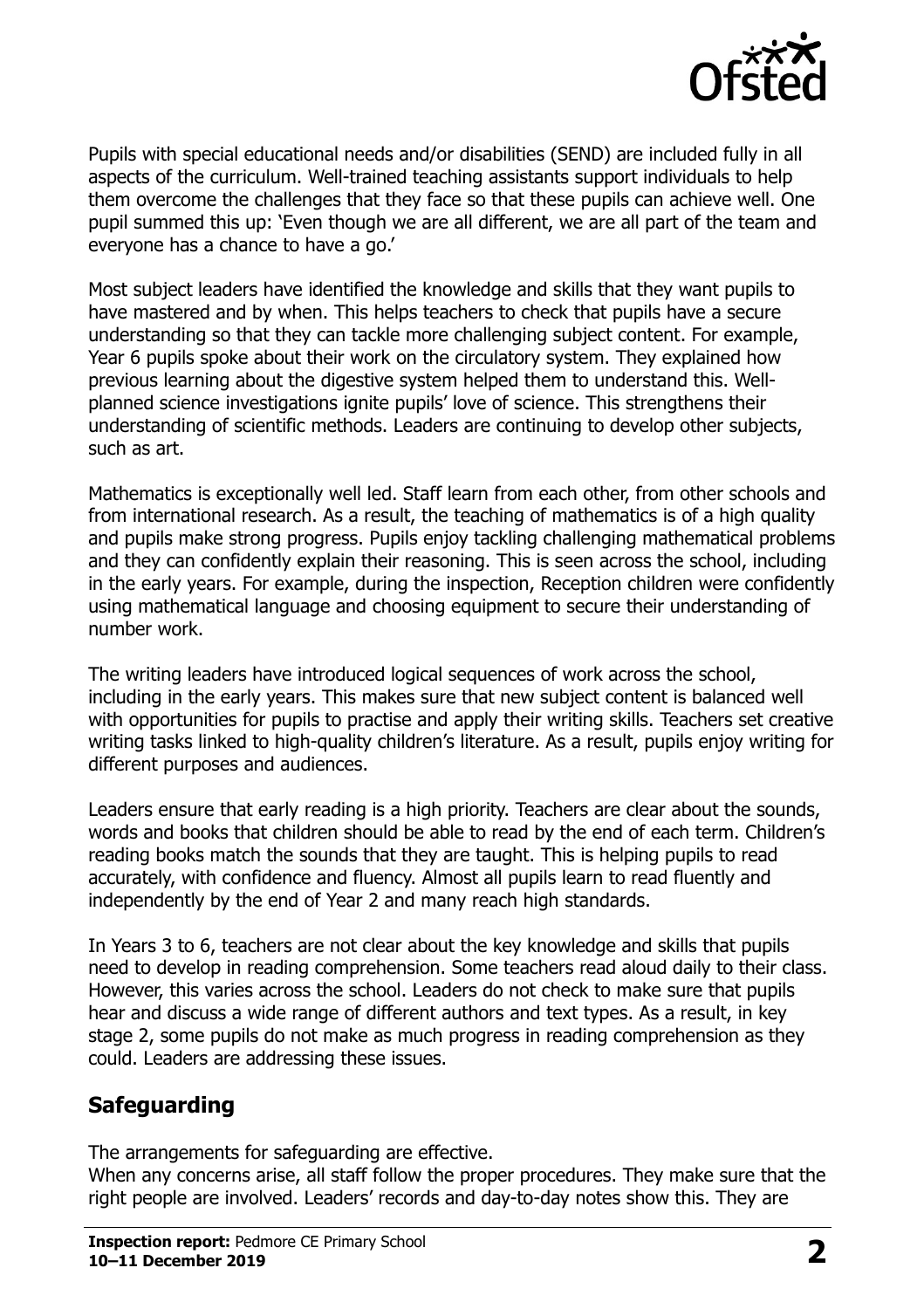

detailed and well-organised.

A close eye is kept on staff training and records are easily accessible and frequently checked. Pupils say that they feel safe everywhere in and around school. They talk confidently about how to keep themselves safe, including on the internet. The safeguarding posters and prompts on display in classrooms and corridors are a daily reminder for pupils and staff.

### **What does the school need to do to improve?**

# **(Information for the school and appropriate authority)**

- Leaders need to continue their work to develop the school's curriculum. They already have good models in place in some subjects, such as mathematics. They now need to make sure that all subjects are equally well-planned and that all leaders have a clear oversight of their subjects. This will enable leaders and teachers to be even more effective in checking that pupils can build their knowledge and understanding across subjects and are well-prepared for the next stage of their education.
- The early reading curriculum is planned and taught well. However, leaders do not have a precise enough understanding of how pupils continue to develop reading comprehension skills as they move across Years 3 to 6. Expectations for this are not clear to staff. Leaders also know that they need to make modifications to the way reading sessions are timetabled and organised in key stage 2 so that all pupils hear and discuss a wide range of authors. This should enable pupils to make stronger progress in reading across key stage 2.

#### **Background**

When we have judged a school to be good we will then normally go into the school about once every four years to confirm that the school remains good. This is called a section 8 inspection of a good school or non-exempt outstanding school. We do not give graded judgements on a section 8 inspection. However, if we find some evidence that the school could now be better than good or that standards may be declining, then the next inspection will be a section 5 inspection. Usually this is within one to two years of the date of the section 8 inspection. If we have serious concerns about safeguarding, behaviour or the quality of education, we will convert the section 8 inspection to a section 5 inspection immediately.

This is the first section 8 inspection since we judged the school to be good on 4–5 June 2015.

#### **How can I feed back my views?**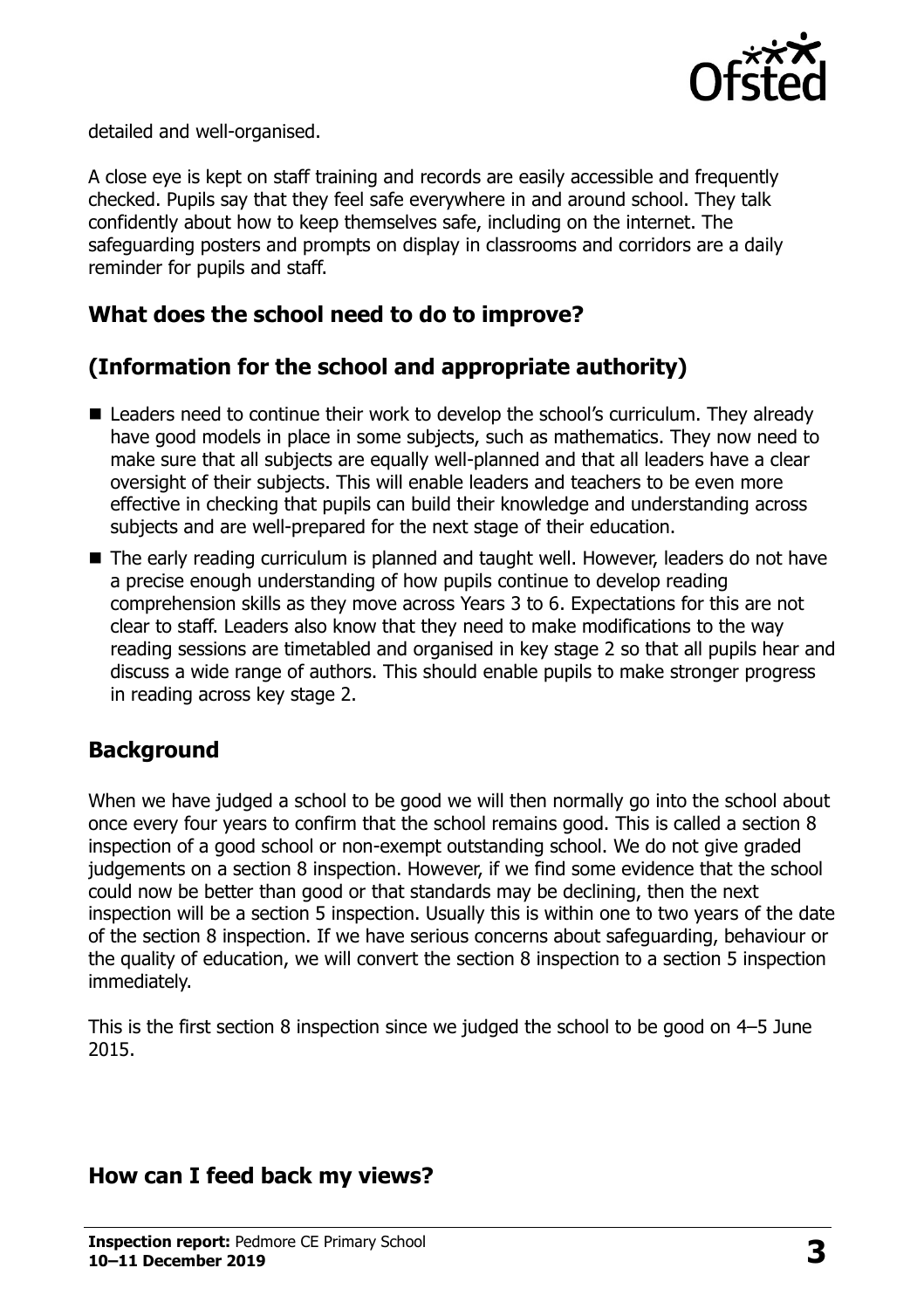

You can use [Ofsted Parent View](https://parentview.ofsted.gov.uk/) to give Ofsted your opinion on your child's school, or to find out what other parents and carers think. We use Ofsted Parent View information when deciding which schools to inspect, when to inspect them and as part of their inspection.

The Department for Education has further quidance on how to complain about a school.

If you're not happy with the inspection or the report, you can [complain to Ofsted.](https://www.gov.uk/complain-ofsted-report)

# **Further information**

You can search for [published performance information](http://www.compare-school-performance.service.gov.uk/) about the school.

In the report, '[disadvantaged pupils](http://www.gov.uk/guidance/pupil-premium-information-for-schools-and-alternative-provision-settings)' refers to those pupils who attract government pupil premium funding: pupils claiming free school meals at any point in the last six years and pupils in care or who left care through adoption or another formal route.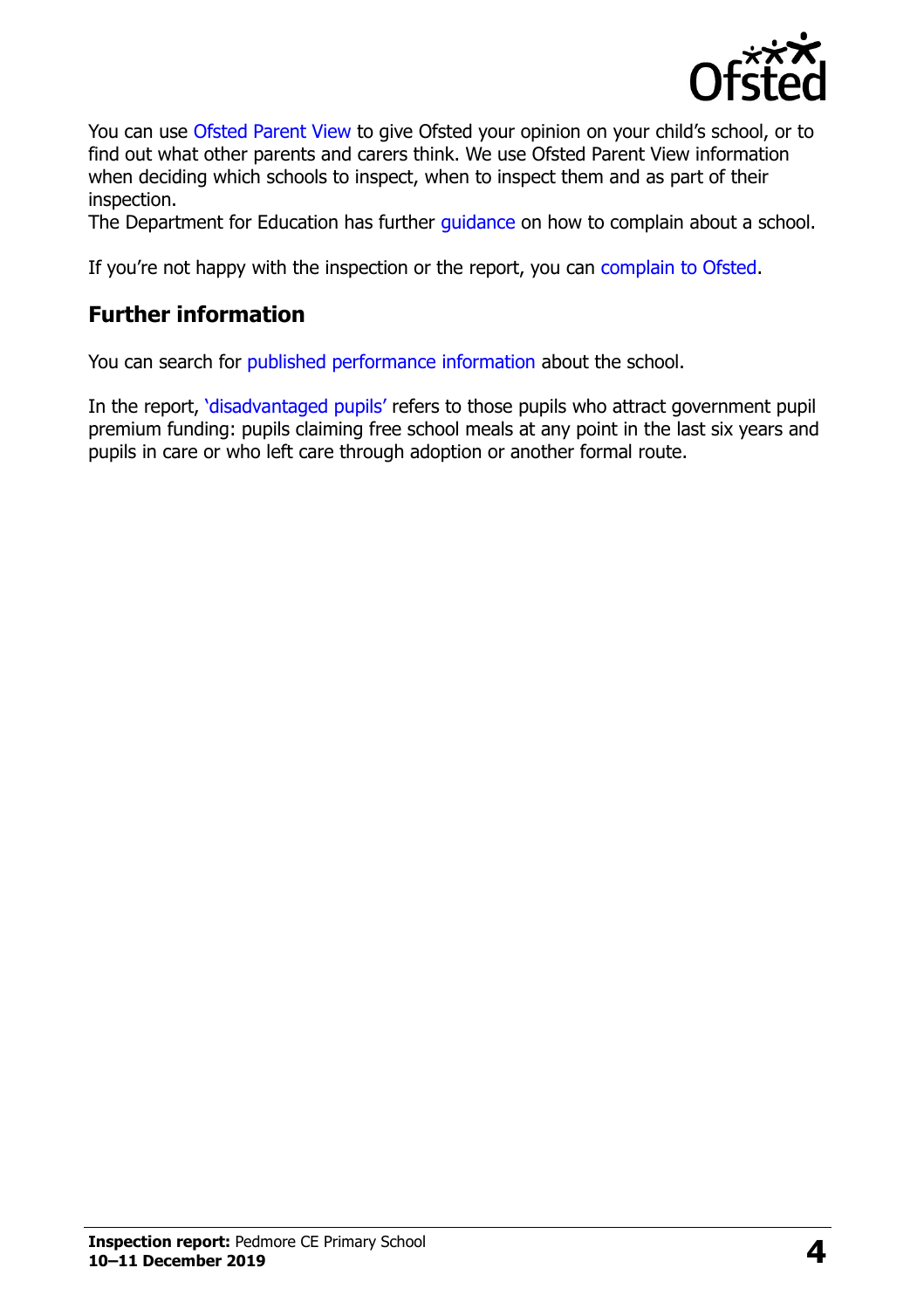

## **School details**

| Unique reference number             | 103848                    |
|-------------------------------------|---------------------------|
| <b>Local authority</b>              | Dudley                    |
| <b>Inspection number</b>            | 10088563                  |
| <b>Type of school</b>               | Primary                   |
| <b>School category</b>              | Voluntary aided           |
| Age range of pupils                 | 4 to 11                   |
| <b>Gender of pupils</b>             | Mixed                     |
| Number of pupils on the school roll | 222                       |
| <b>Appropriate authority</b>        | The governing body        |
| <b>Chair of governing body</b>      | <b>Peter Yates</b>        |
| <b>Headteacher</b>                  | David Dunn                |
| Website                             | www.pedmore.dudley.sch.uk |
| Date of previous inspection         | 4-5 June 2015             |

# **Information about this school**

■ This school is designated as having a religious character. It received its section 48 inspection in June 2017 when this aspect of the school's work was judged as outstanding.

# **Information about this inspection**

- $\blacksquare$  I held meetings with the headteacher, the acting deputy headteacher, special educational needs coordinator, subject leaders and teaching staff. I met with the chair of the governing body and four further governors.
- $\blacksquare$  I looked in depth at early reading and the wider reading curriculum, writing and science. I also looked at mathematics. In each subject, inspection activities included discussions with the subject leader, visits to lessons, discussions with teachers, scrutiny of pupils' work and discussions with pupils.
- $\blacksquare$  I listened to three groups of pupils read and talked to them about their reading.
- I observed pupils' behaviour in lessons and at breaktime and lunchtime. I spoke formally with two groups of pupils, as well as talking to pupils in lessons and around the school.
- I met with leaders about the school's safeguarding procedures. I reviewed policies and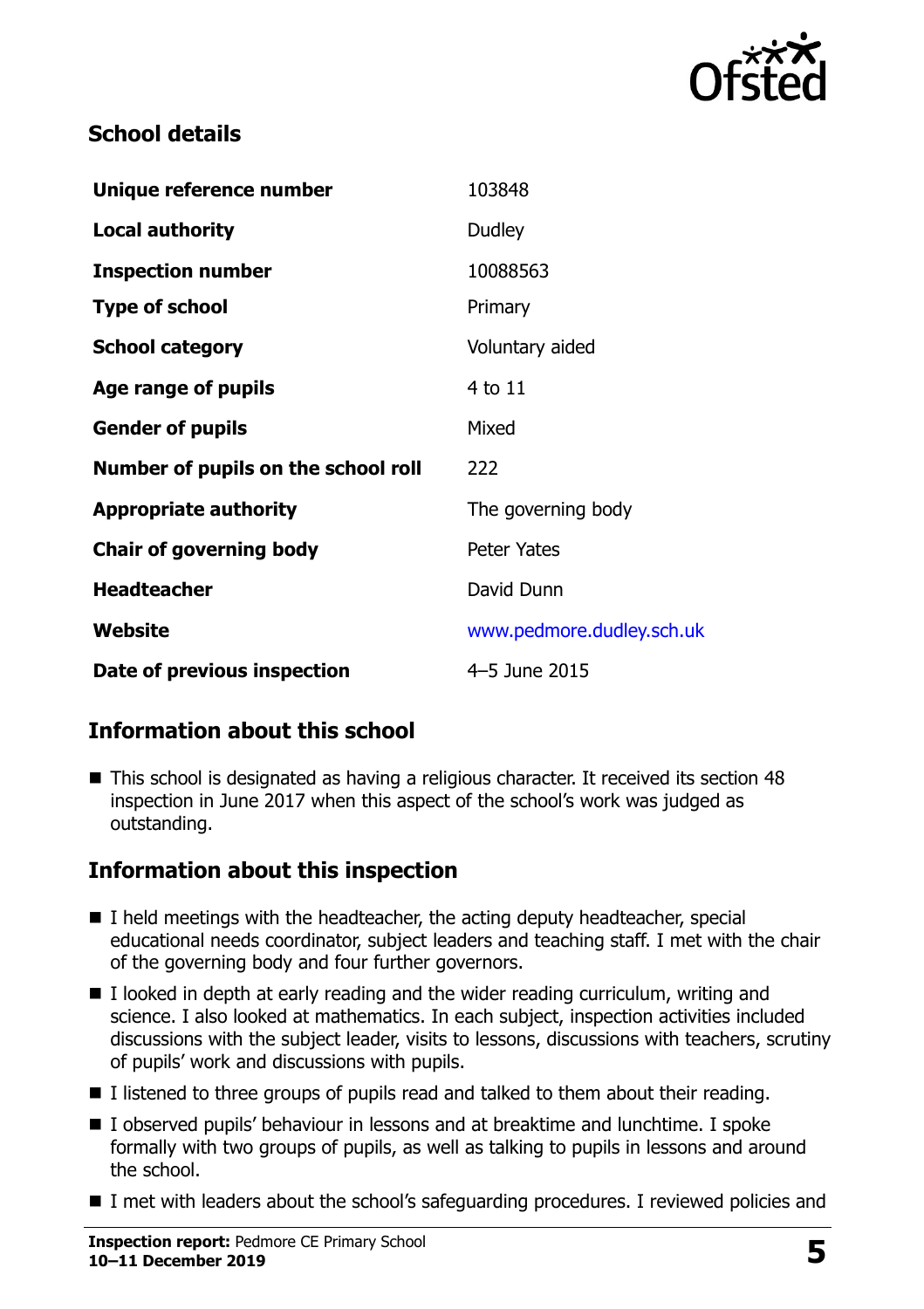

records relating the safeguarding, behaviour and attendance. I spoke to pupils and staff about how safe pupils are at school.

- I reviewed the school's self-evaluation and improvement plans, minutes of the governing body meetings and information on the school's website. I took account of the six written responses to Ofsted's staff questionnaire.
- I took into consideration the 88 responses to Parent View, including the 89 free-text responses and two letters from parents, delivered during the inspection. I spoke to parents at the beginning and end of the school day. I telephoned two parents, at their request.

#### **Inspection team**

Marilyn Mottram, lead inspector **Ofsted Inspector**